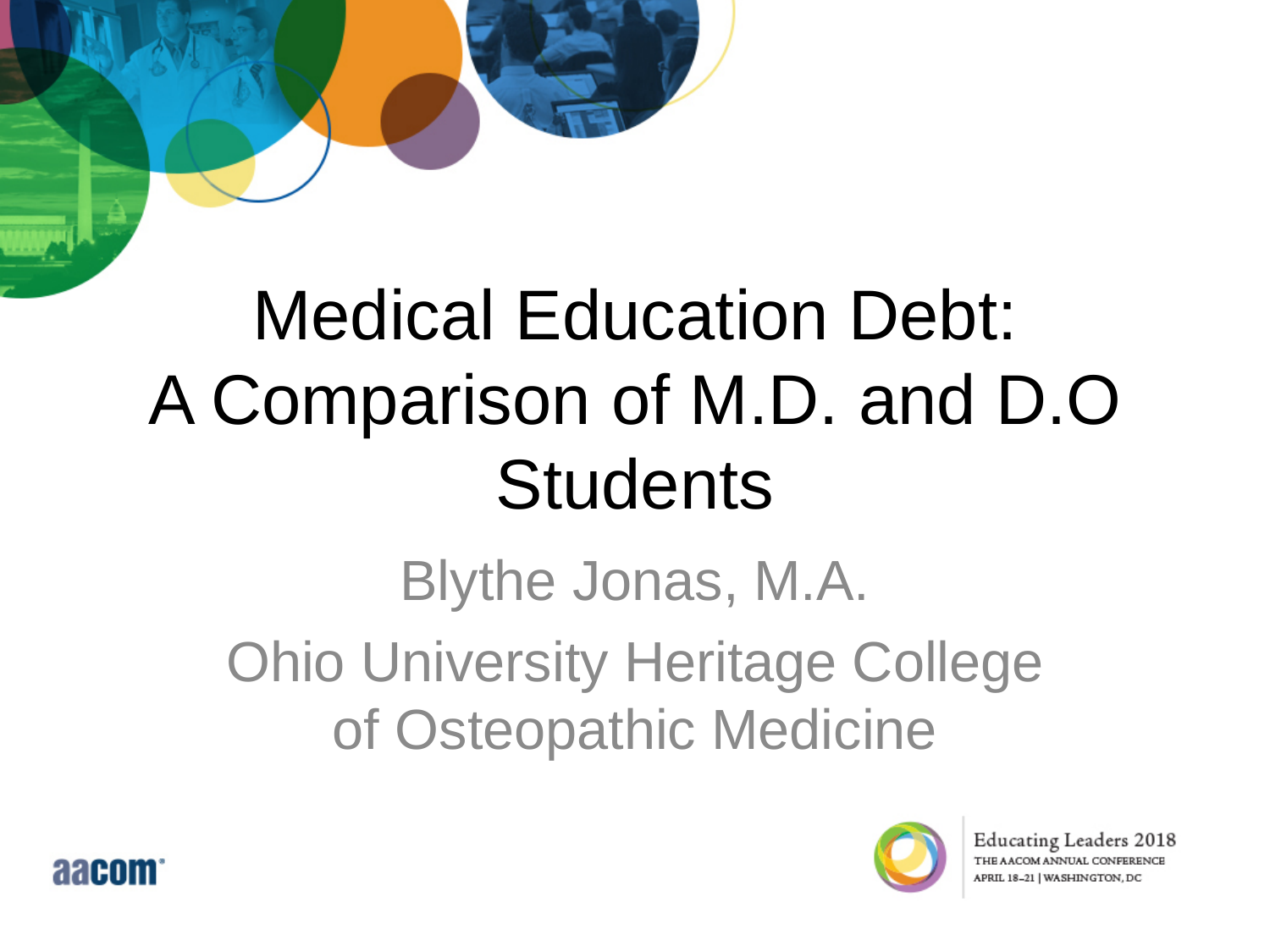# **Objectives**

- To present comparative data regarding debt levels of D.O. and M.D. students
- To explore the relationship between rising tuition costs and debt
- To provide insight into some possible factors contributing to debt disparities between D.O. and M.D. students
- To examine possible consequences of the current and future debt levels of medical students



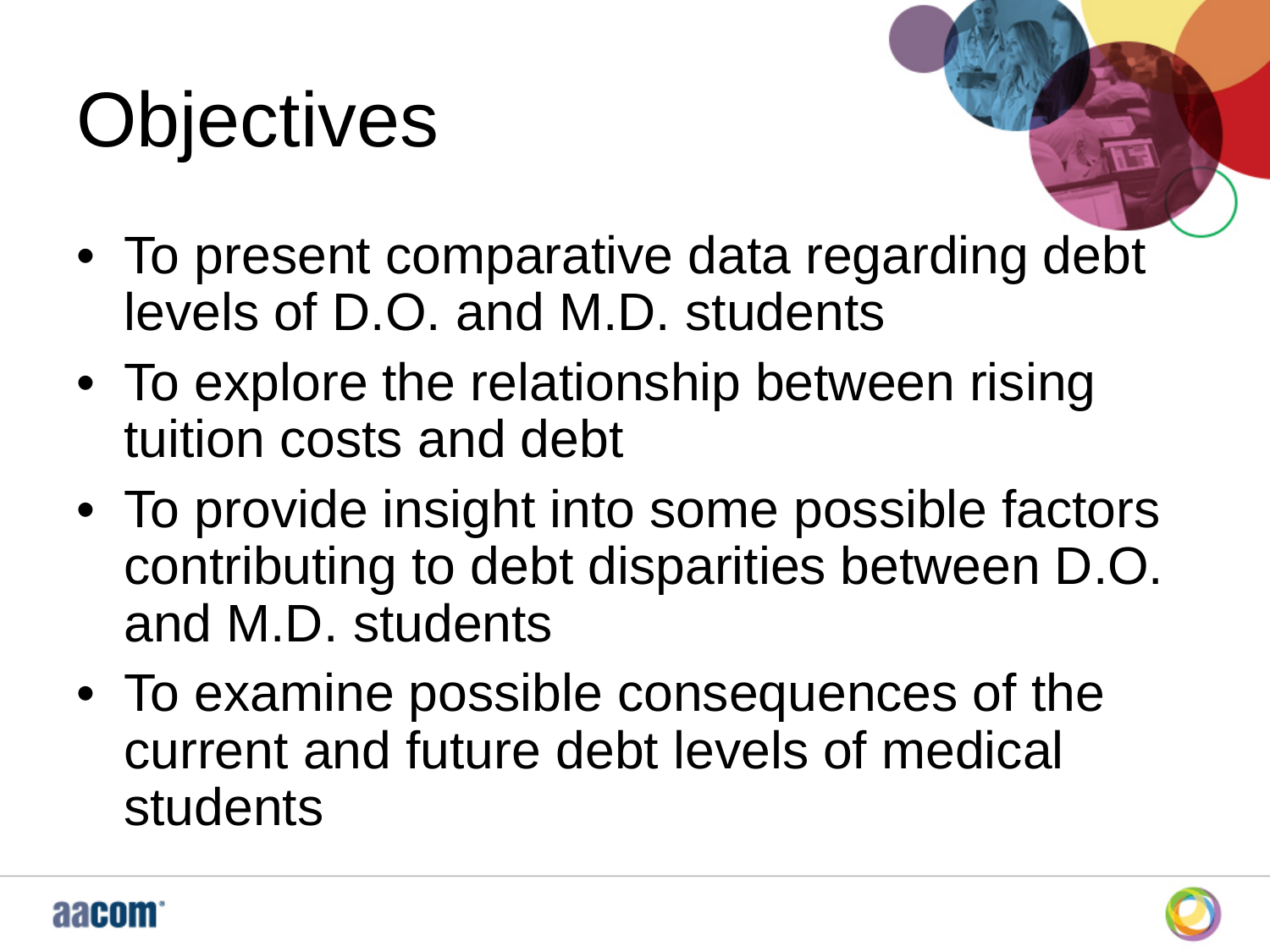#### What is the current landscape of osteopathic medical student debt?

aacom



|                           | 2013-14   | 2014-15   | 2015-16   | 2016-17   |
|---------------------------|-----------|-----------|-----------|-----------|
|                           |           |           |           |           |
| <b>Private DO schools</b> | \$227,564 | \$236,639 | \$246,941 | \$253,168 |
| <b>Public DO schools</b>  | \$192,896 | \$200,348 | \$208,962 | \$217,525 |
| <b>All DO schools</b>     | \$220,945 | \$229,934 | \$240,331 | \$247,218 |

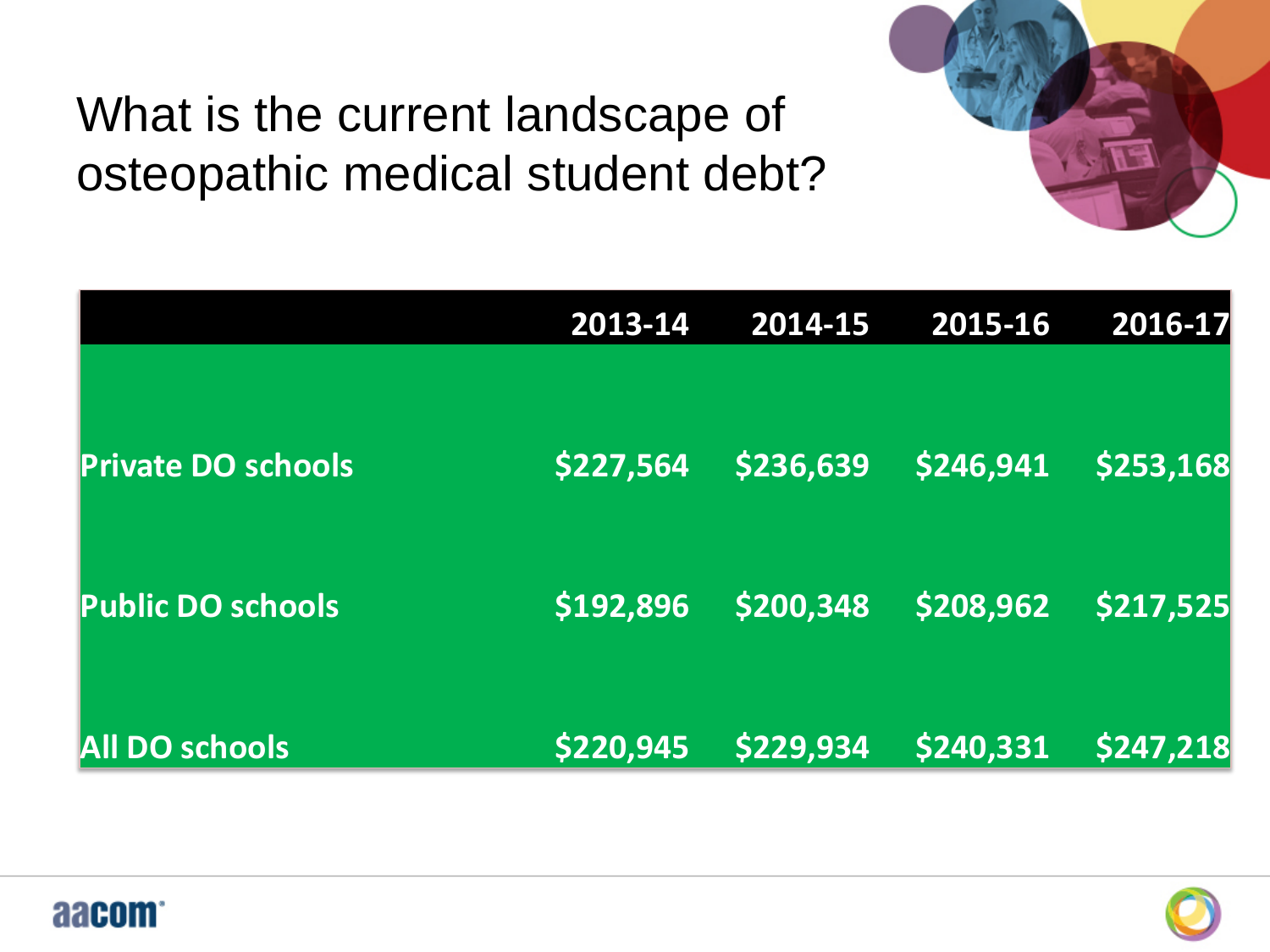# M.D. Student Debt



|                           | 2013-14   | 2014-15   | 2015-16   | 2016-17   |
|---------------------------|-----------|-----------|-----------|-----------|
| <b>Private MD schools</b> | \$190,053 | \$193,483 | \$203,201 | \$206,204 |
| <b>Public MD schools</b>  | \$167,763 | \$172,751 | \$180,610 | \$181,179 |
| <b>All MD schools</b>     | \$176,348 | \$180,723 | \$189,165 | 5190,694  |



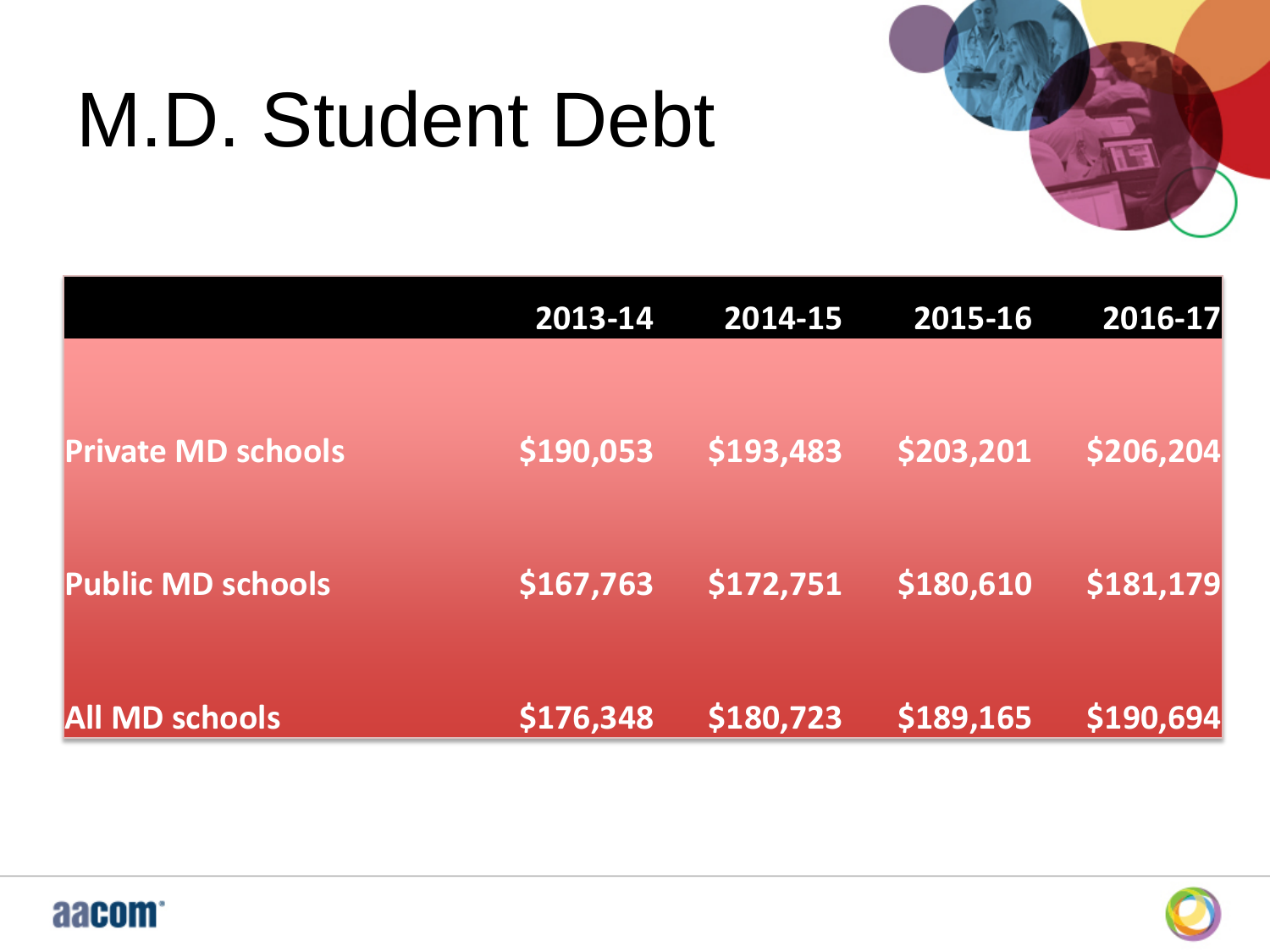# Medical Education Debt: All Medical Students



|                           | 2013-14   | 2014-15   | 2015-16   | 2016-17   |
|---------------------------|-----------|-----------|-----------|-----------|
| <b>Private DO schools</b> | \$227,564 | \$236,639 | \$246,941 | \$253,168 |
| <b>Public DO schools</b>  | \$192,896 | \$200,348 | \$208,962 | \$217,525 |
| <b>All DO schools</b>     | \$220,945 | \$229,934 | \$240,331 | \$247,218 |
| <b>Private MD schools</b> | \$190,053 | \$193,483 | \$203,201 | \$206,204 |
| <b>Public MD schools</b>  | \$167,763 | \$172,751 | \$180,610 | \$181,179 |
| <b>All MD schools</b>     | \$176,348 | \$180,723 | \$189,165 | \$190,694 |



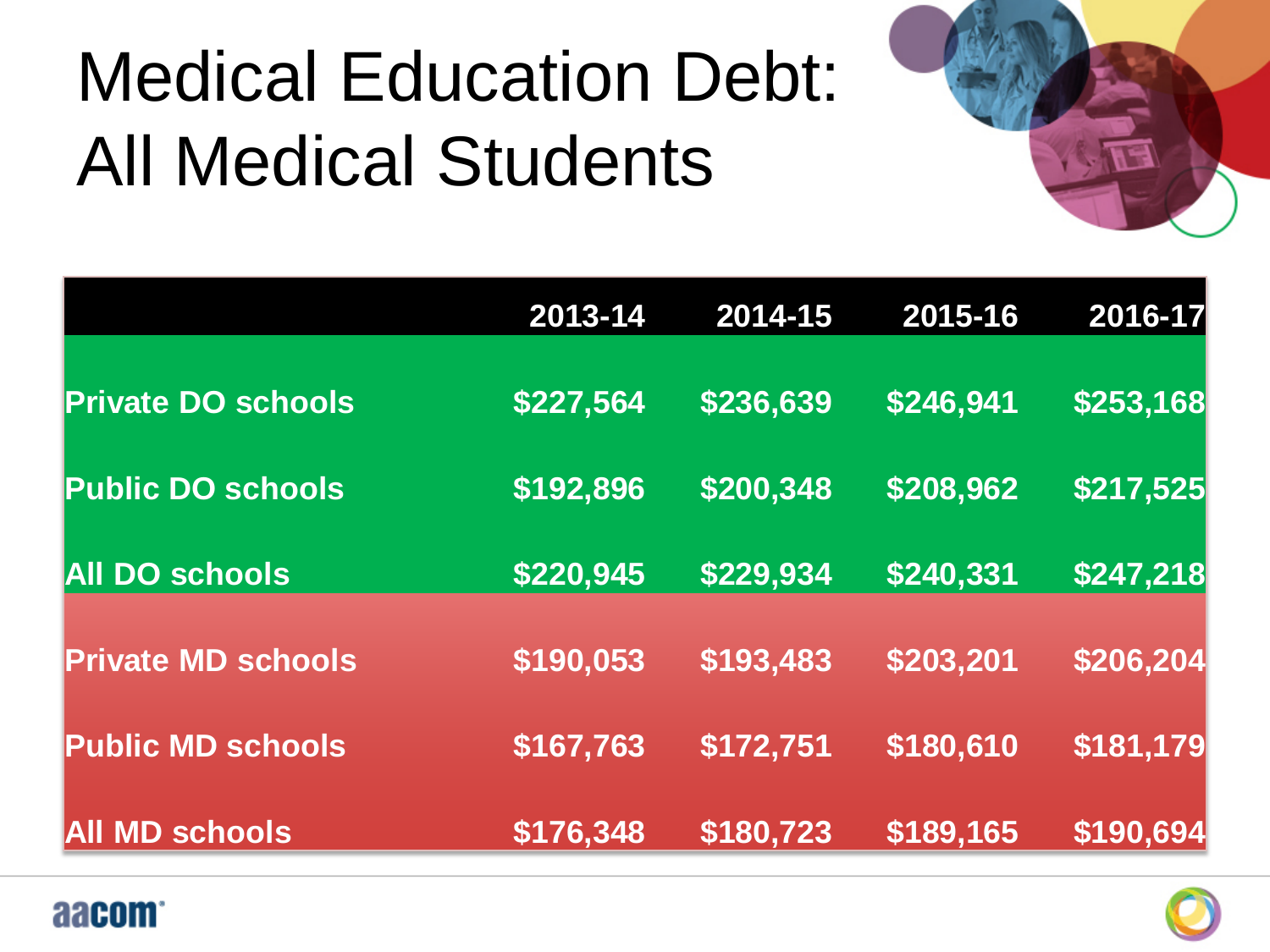# Medical Student Debt: D.O. and M.D. Students





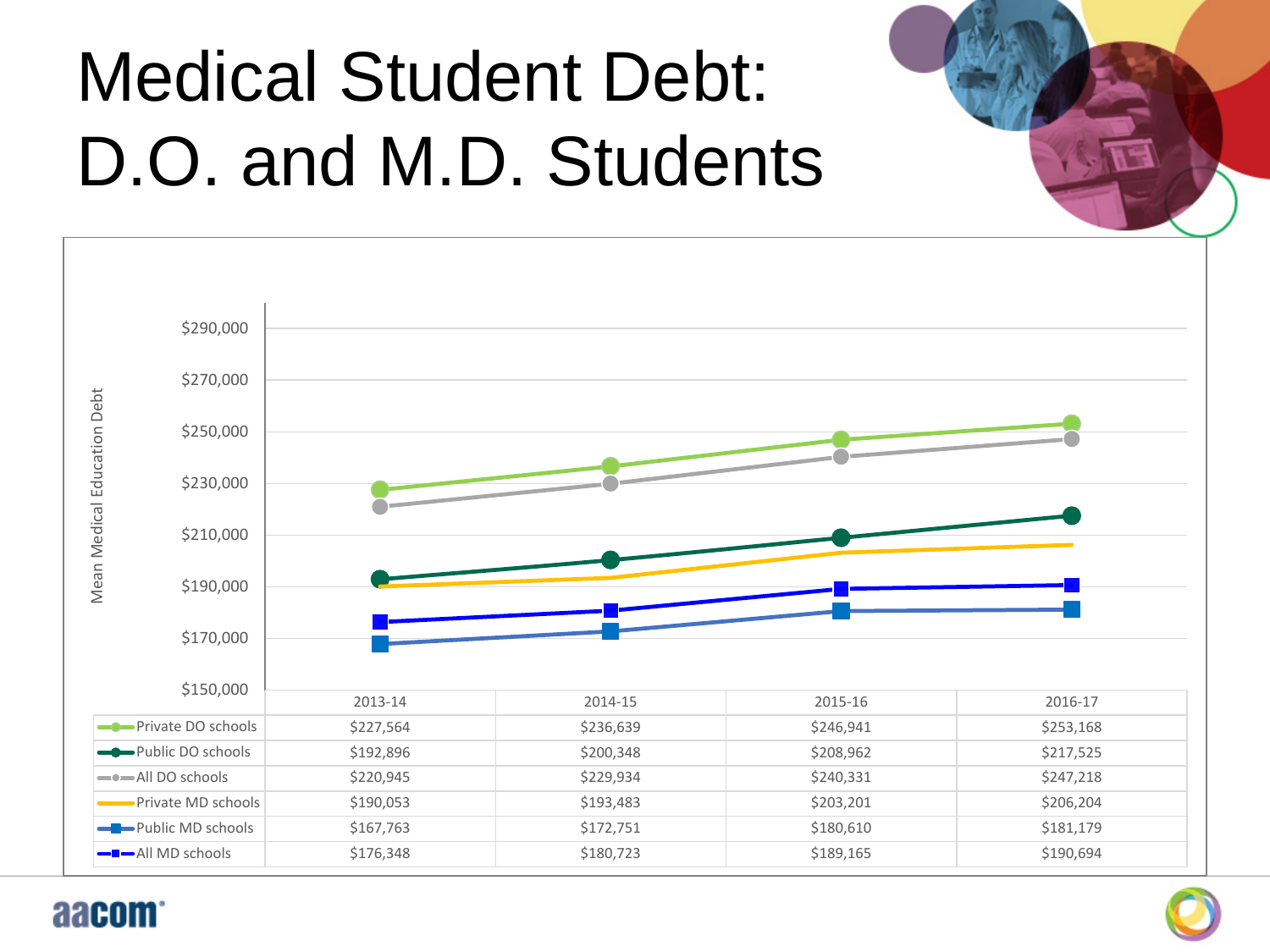# Tuition and Fees

|                    | 2012-13  | 2013-14  | 2014-15  | 2015-16  | 2016-17  |
|--------------------|----------|----------|----------|----------|----------|
| Private DO schools | \$42,867 | \$44,068 | \$45,684 | \$46,969 | \$48,307 |
| Public DO schools  | \$28,366 | \$29,017 | \$30,125 | \$30,847 | \$31,989 |
| All DO schools     | \$40,060 | \$41,412 | \$43,017 | \$44,282 | \$45,661 |
| Private MD schools | \$45,851 | \$47,914 | \$49,464 | \$51,141 | \$52,570 |
| Public MD schools  | \$28,334 | \$29,527 | \$30,504 | \$31,684 | \$32,379 |





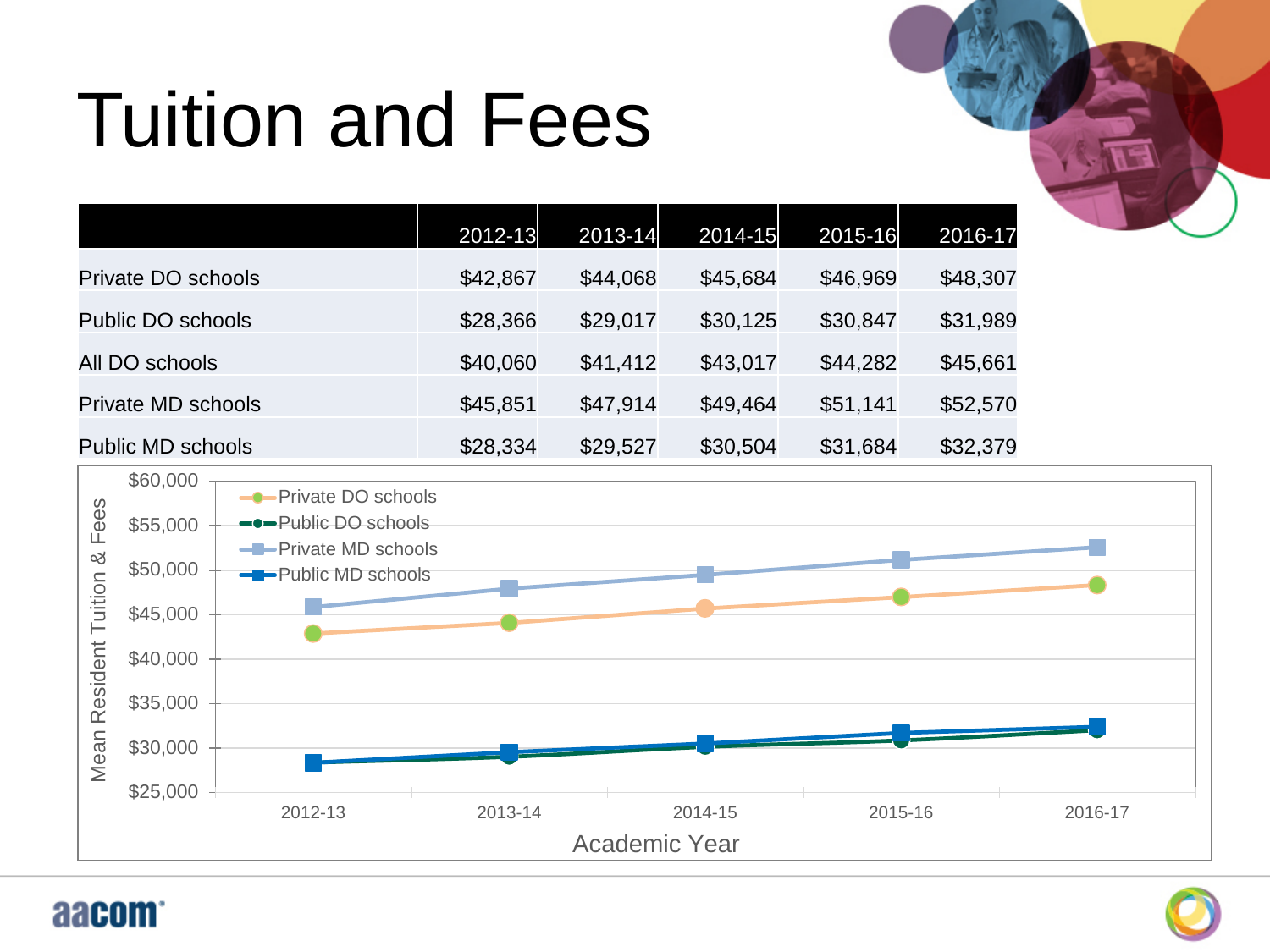# Debt to Tuition Ratios: Public Institutions





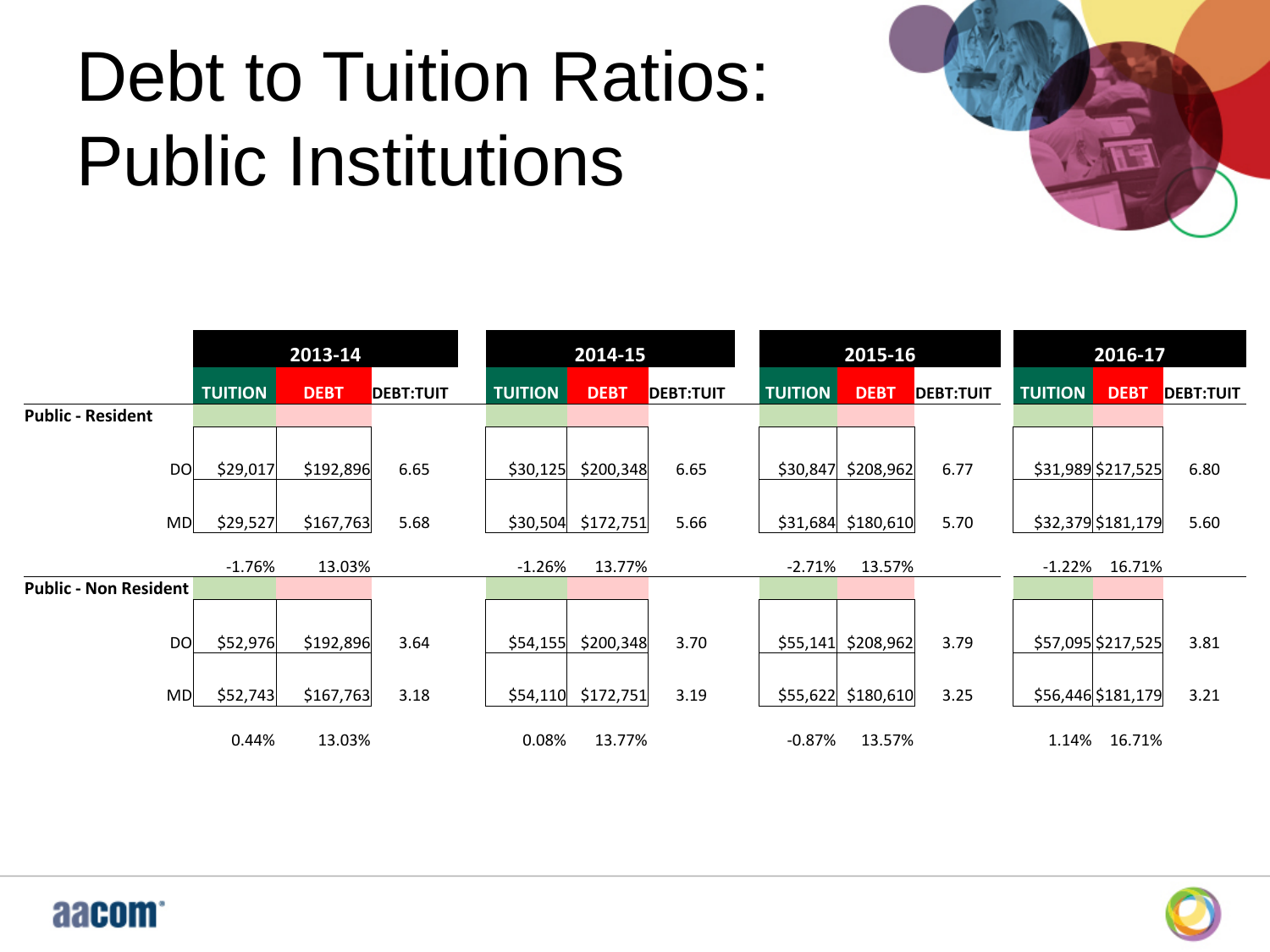# Debt to Tuition Ratios: Private Institutions



|         |           | 2013-14        |             |                  | 2014-15        |                    | 2015-16          |                |                    | 2016-17          |                |             |                  |
|---------|-----------|----------------|-------------|------------------|----------------|--------------------|------------------|----------------|--------------------|------------------|----------------|-------------|------------------|
|         |           | <b>TUITION</b> | <b>DEBT</b> | <b>DEBT:TUIT</b> | <b>TUITION</b> | <b>DEBT</b>        | <b>DEBT:TUIT</b> | <b>TUITION</b> | <b>DEBT</b>        | <b>DEBT:TUIT</b> | <b>TUITION</b> | <b>DEBT</b> | <b>DEBT:TUIT</b> |
| Private |           |                |             |                  |                |                    |                  |                |                    |                  |                |             |                  |
|         | <b>DO</b> | \$44,068       | \$227,564   | 5.16             |                | \$45,684 \$236,639 | 5.18             |                | \$46,969 \$246,941 | 5.26             | \$48,307       | \$253,168   | 5.24             |
|         | MD        | \$47,914       | \$190,053   | 3.97             |                | \$49,464 \$193,483 | 3.91             |                | \$51,141 \$203,201 | 3.97             | \$52,570       | \$206,204   | 3.92             |
|         |           | $-8.73%$       | 16.48%      |                  | -8.27%         | 18.24%             |                  | -8.88%         | 17.71%             |                  | -8.82%         | 18.55%      |                  |



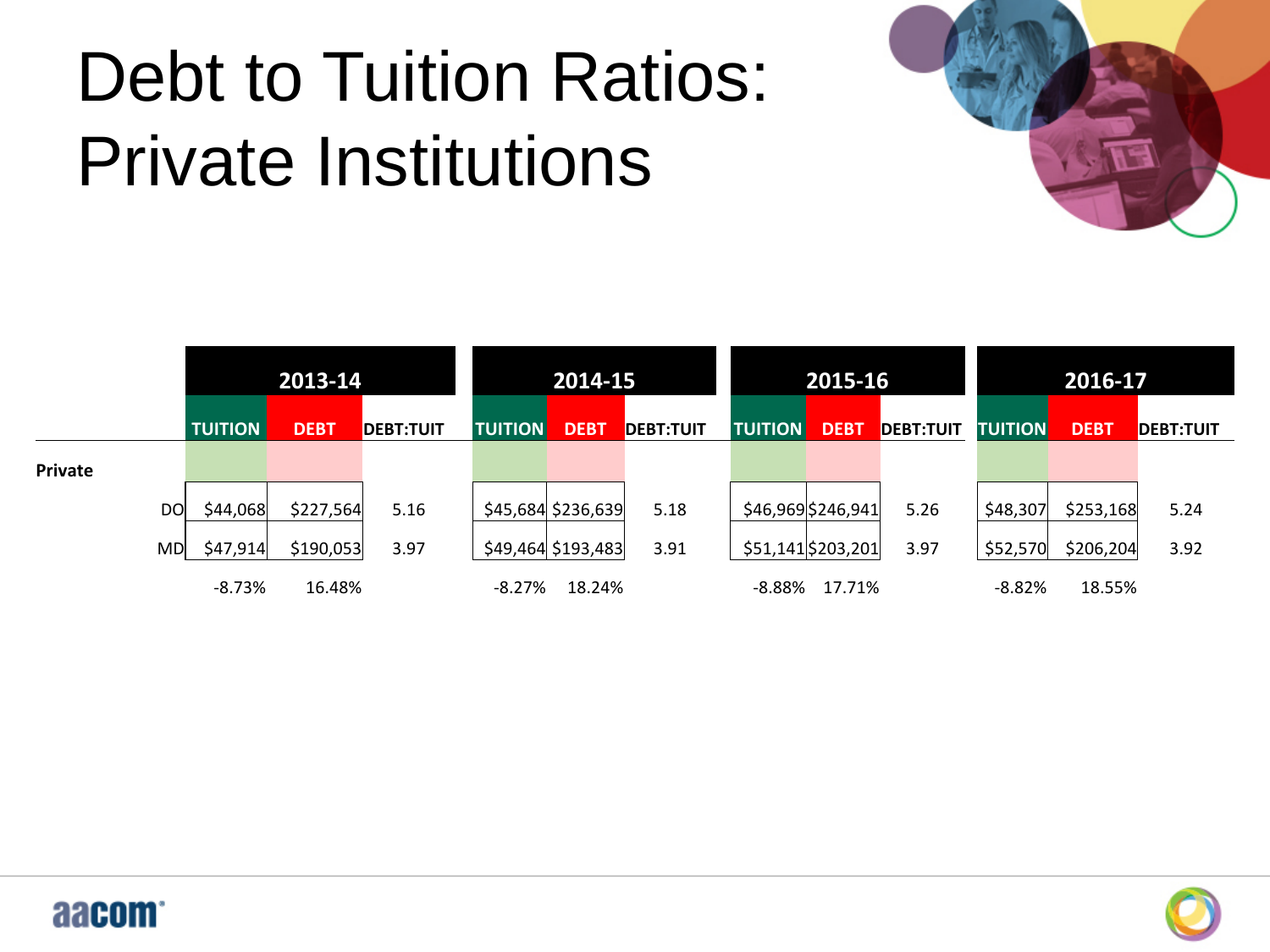# Scholarships and Grants

**Percentage of Students Receiving Scholarships and Grants**

**Median Amount of Grants and Scholarships Awarded**

|                       |     |               | 2013-14 2014-15 2015-16 2016-17 |     | 2013-14 2014-15 2015-16 2016-17                    |  |
|-----------------------|-----|---------------|---------------------------------|-----|----------------------------------------------------|--|
| <b>All DO schools</b> |     | $43\%$ $41\%$ | $-40\%$                         | 42% | All DO schools \$10,000 \$10,000 \$9,500 \$10,000  |  |
| <b>All MD schools</b> | 61% | 61%           | 63%                             | 63% | All MD schools \$23,000 \$25,000 \$20,000 \$24,000 |  |



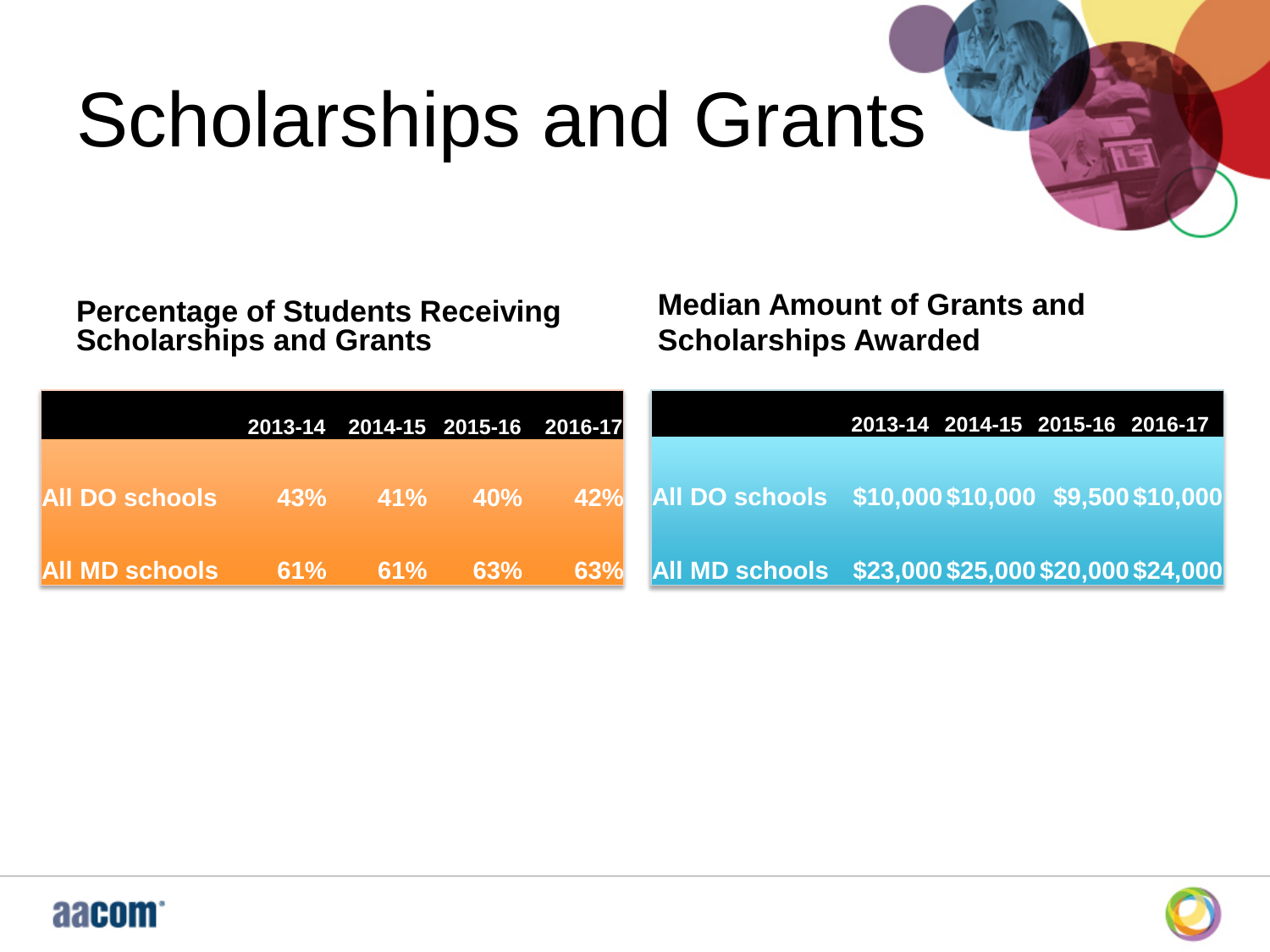#### Scholarships and Grants: D.O. and M.D. Students



Percentage of Students Receiving Grants and Scholarships





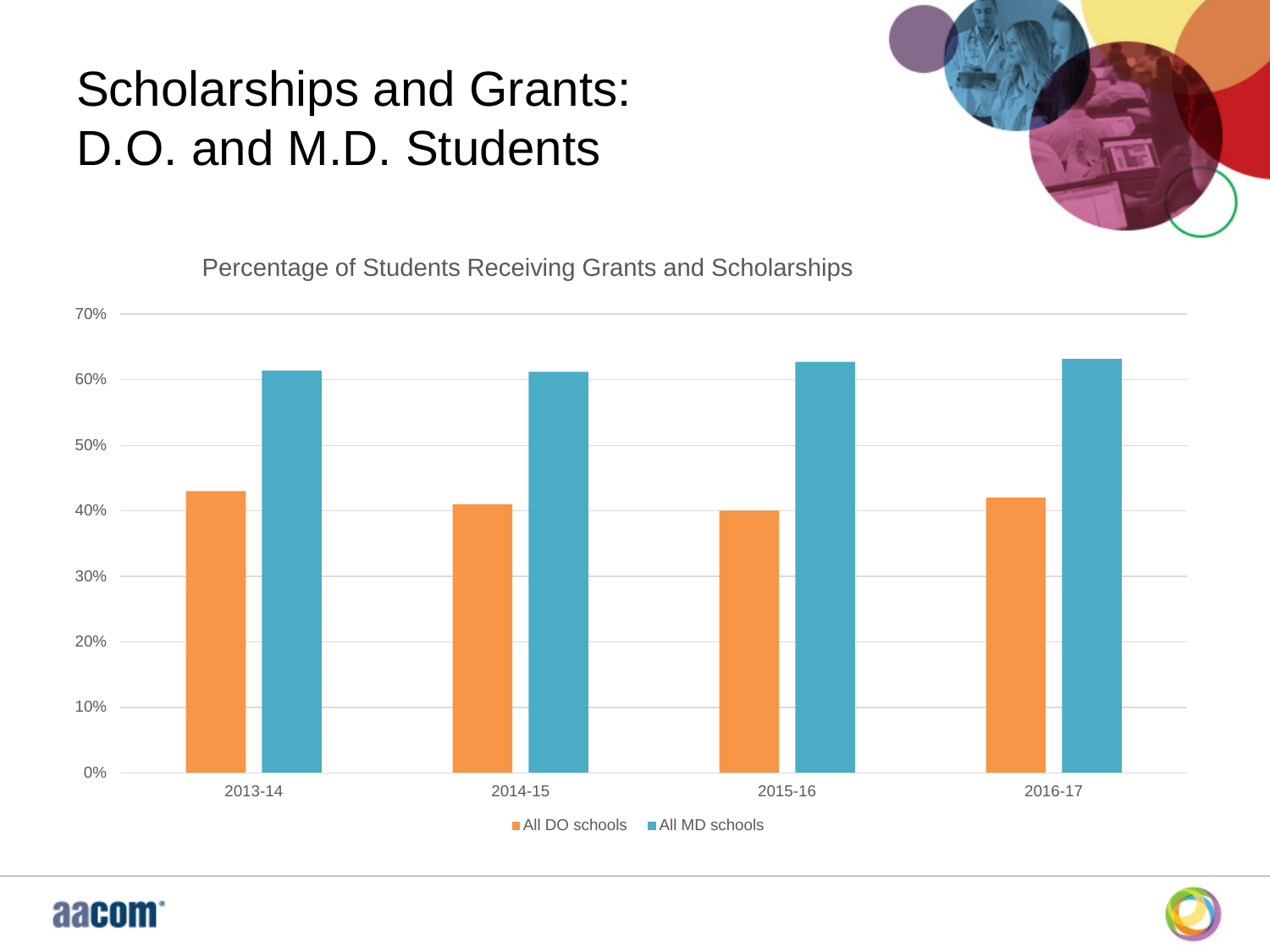#### Amount of Grants and Scholarships Awarded: D.O. and M.D. Students







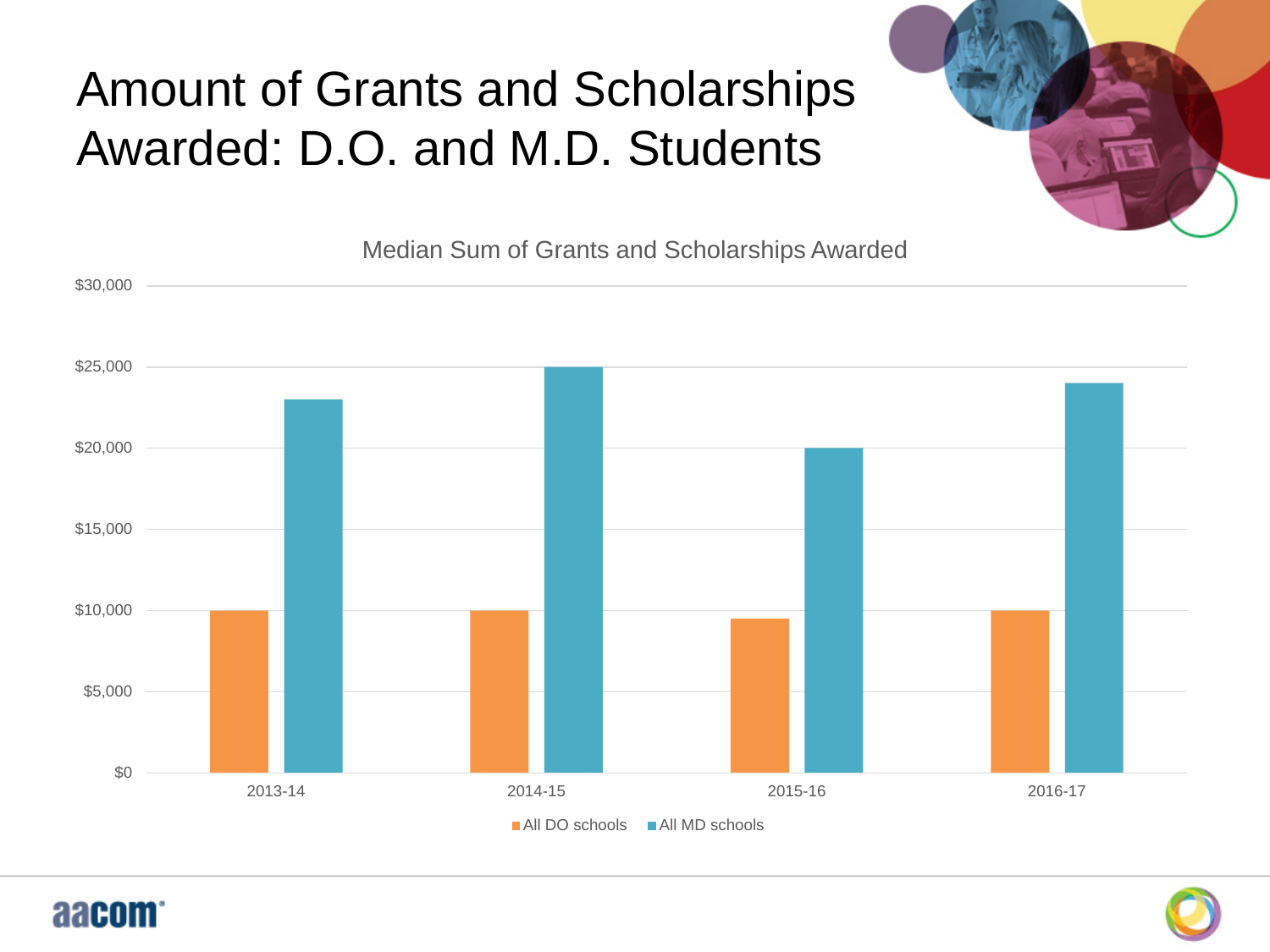

#### Loan Forgiveness

Percentage of Students Planning to Enter Into a Loan Forgiveness Program





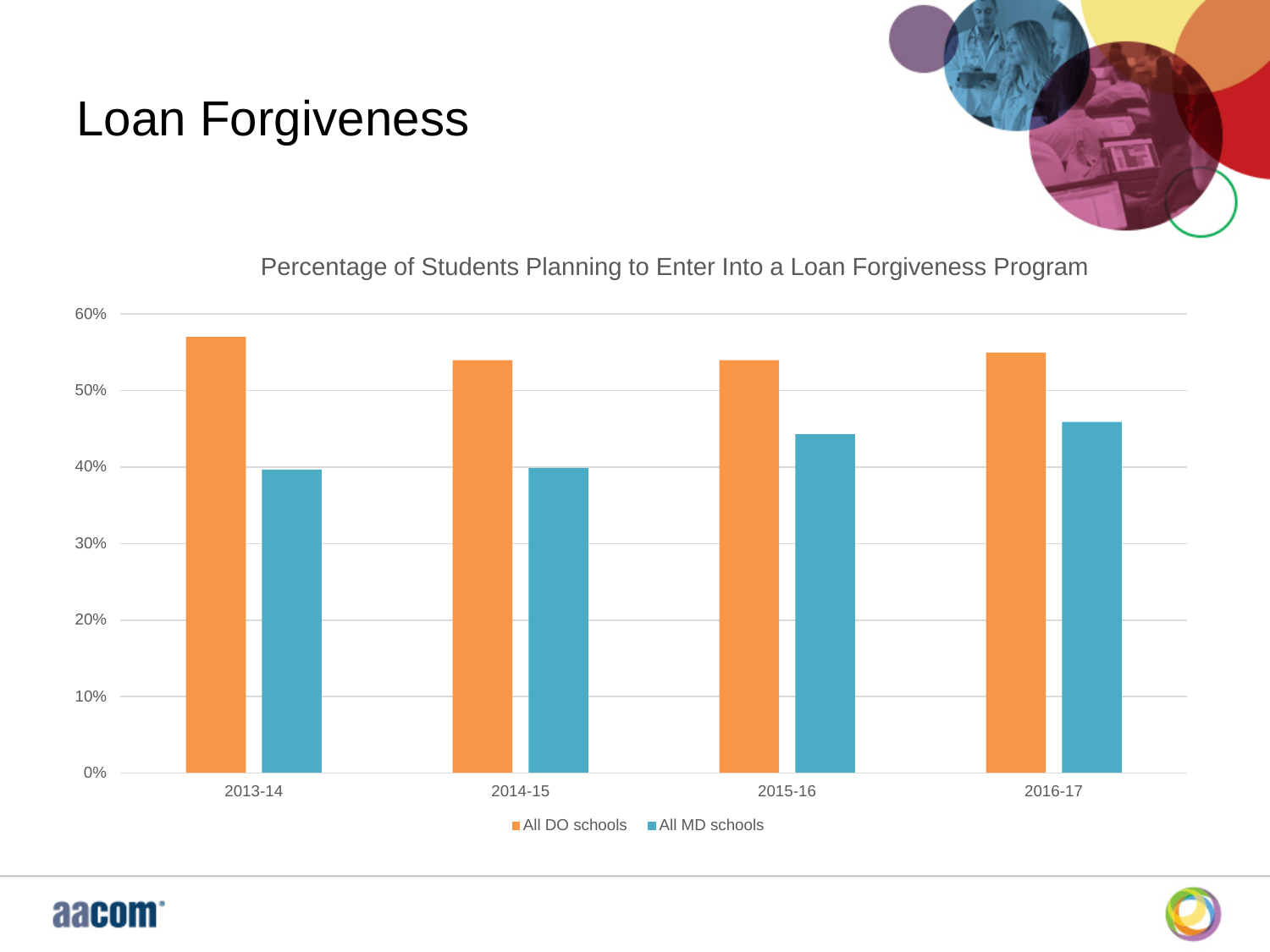# Tuition Costs



• Analyses of tuition costs at medical schools do not point to a significant driver of tuition differences between institutions, only indicating that there is significant variability between institutions.

(Gil, Park, & Daniels, 2015)



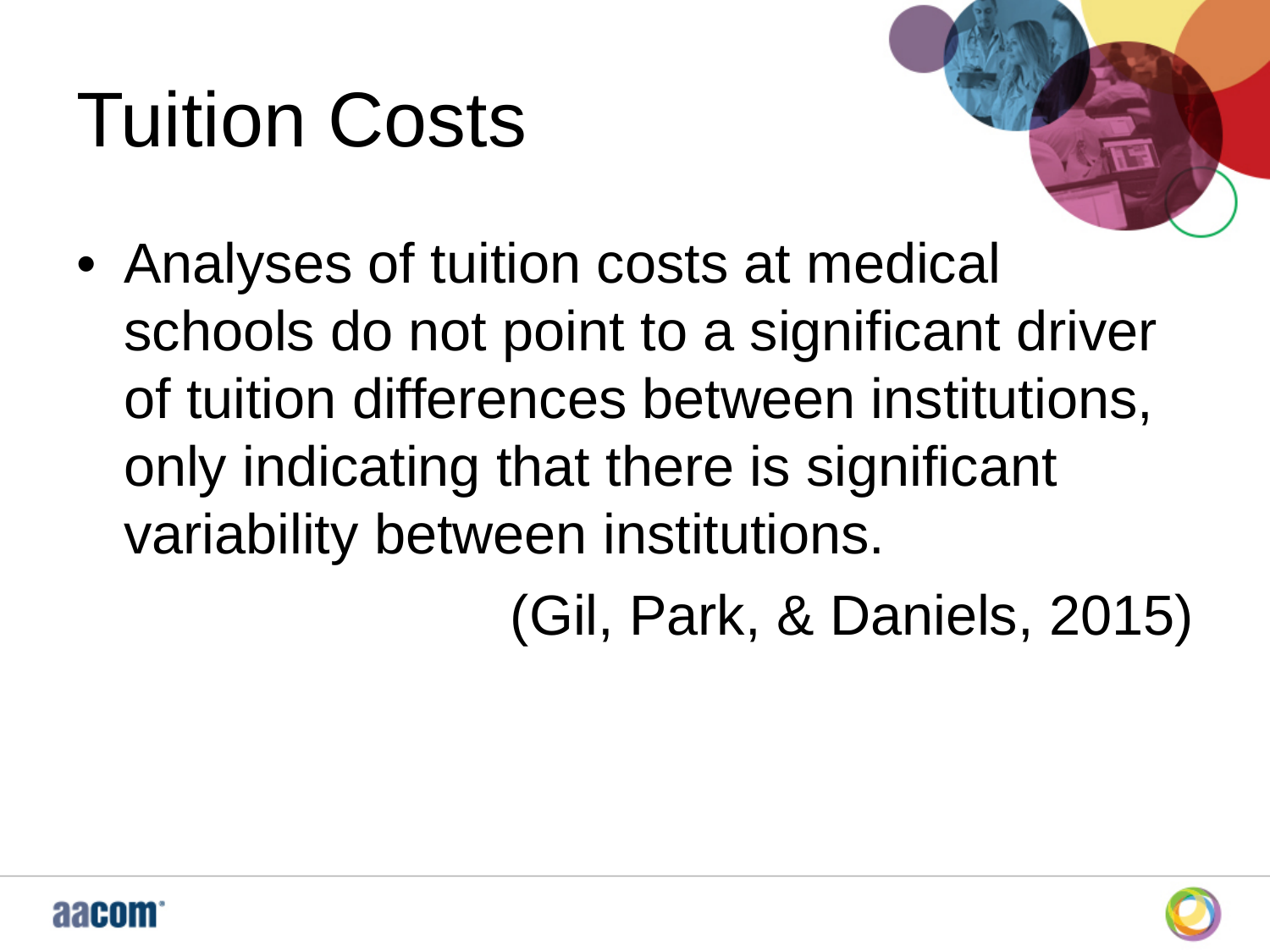### Implications of High Debt Levels

• Research has indicate that high levels of debt may make it less likely that a student will consider a career in primary care

(Grayson, Newton & Thompson, 2012; Phillips, Petterman, Bazemore, & Phillips, 2014; Rohlfing et al., 2014)

• Rising costs of medical education act as a deterrent for students who come from lower socioeconomic status backgrounds, threatening the diversity of the future physician workforce

(Dugger, et al., 2013)

• Studies show that the amount of a student's anticipated debt is correlated with higher levels of stress for students

(Morra, Regehr, & Ginsberg, 2008; Rohfling et al., 2014)



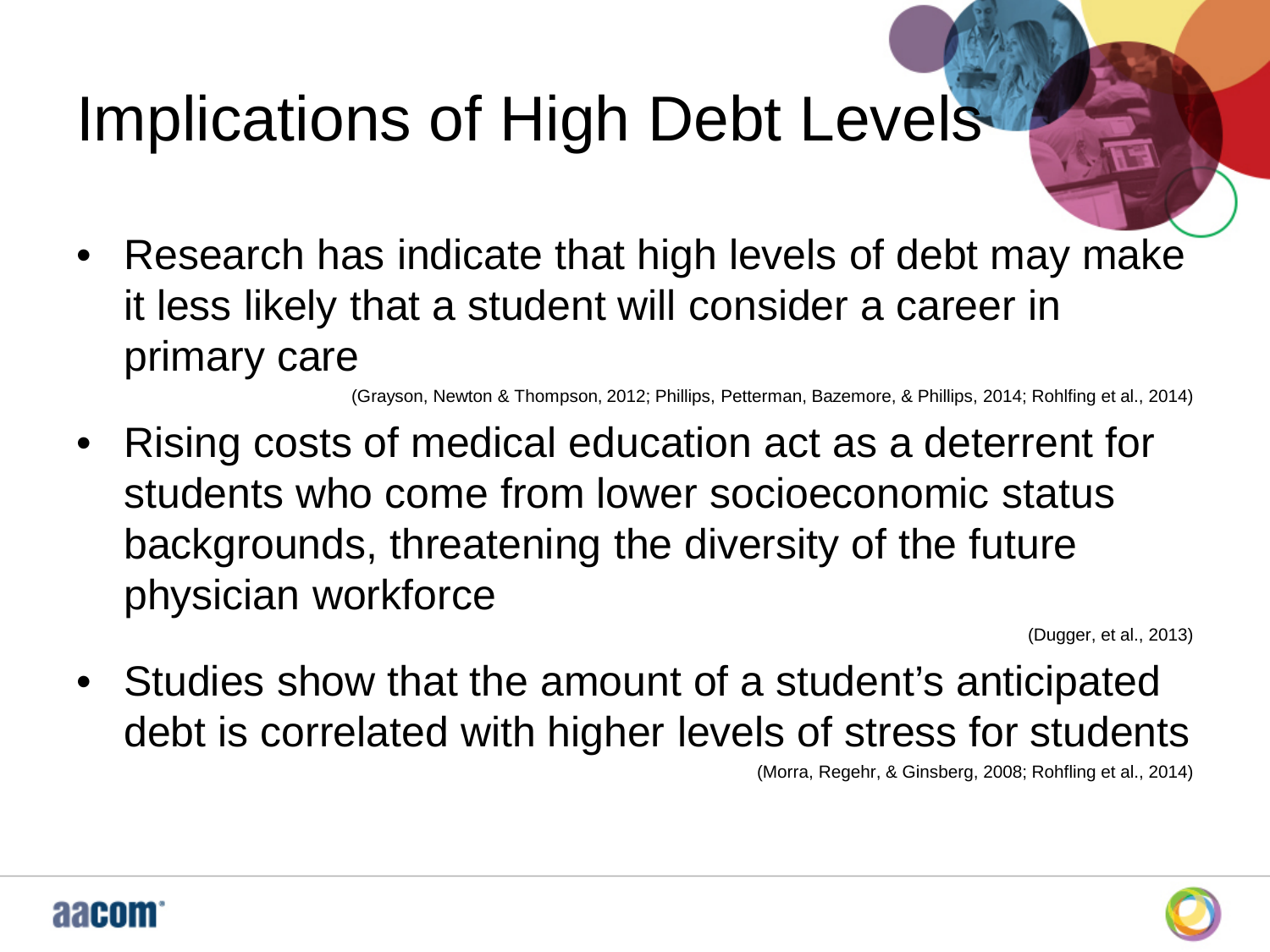## References



American Association of Colleges of Osteopathic Medicine. (2017). *AACOM 2016- 17 academic year survey of graduating seniors summary*. Retrieved from: http://www.aacom.org/docs/default-source/data-and-trends/2016-17-graduating- seniors-summary.pdf.

American Association of Colleges of Osteopathic Medicine (2017). *Osteopathic college tuition and fees (1st year) and historical report.* Retrieved from: http://www.aacom.org/new[s-](http://www.aacom.org/news-)and-events/publications/iome/2016/sept/tuition-fees-report.

American Association of Medical Colleges. (2017). *Tuition and student fees report, 2012-2013 through 2016-2017.* Retrieved from: https://www.aamc.org/data/tuitionandstudentfees/.

American Association of Medical Colleges. (2017a). *Medical school graduation questionnaire: 2017 All Schools Summary Report.* Retrieved from:<https://www.aamc.org/data/msq/64316/allschoolssummaryreports.html>

American Association of Medical Colleges. (2017b). *Medical student education: Debt, costs, and loan repayment fact card.* Retrieved from: https://members.aamc.org/eweb/upload/2017\_Debt\_Fact\_Card.pdf

American Association of Medical Colleges. (2016). *Medical student education: Debt, costs, and loan repayment fact card.* Retrieved from: https://members.aamc.org/eweb/upload/2016\_Debt\_Fact\_Card.pdf

American Association of Medical Colleges. (2015). *Medical student education: Debt, costs, and loan repayment fact card.* Retrieved from: https://members.aamc.org/eweb/upload/2015%20Debt%20Fact%20Card.pdf

American Association of Medical Colleges. (2014). *Medical student education: Debt, costs, and loan repayment fact card.* Retrieved from: https://members.aamc.org/eweb/upload/2014%20DFC\_%20vertical.pdf

American Association of Medical Colleges. (2013). *Physician education debt and the cost to attend medical school*. Retrieved from: https://members.aamc.org/eweb/upload/Physician%20Education%20Debt%20and%20the%20Cost%20to%20Attend%20Medical%20School,%202012%20Upd ate.pdf

Dugger, R. A., El-Sayed, A. M., Dogra, A., Messina, C., Bronson, R., & Galea, S. (2013). The color of debt: racial disparities in anticipated medical student debt in the United States. *PloS One*, *8*(9), 1-7.